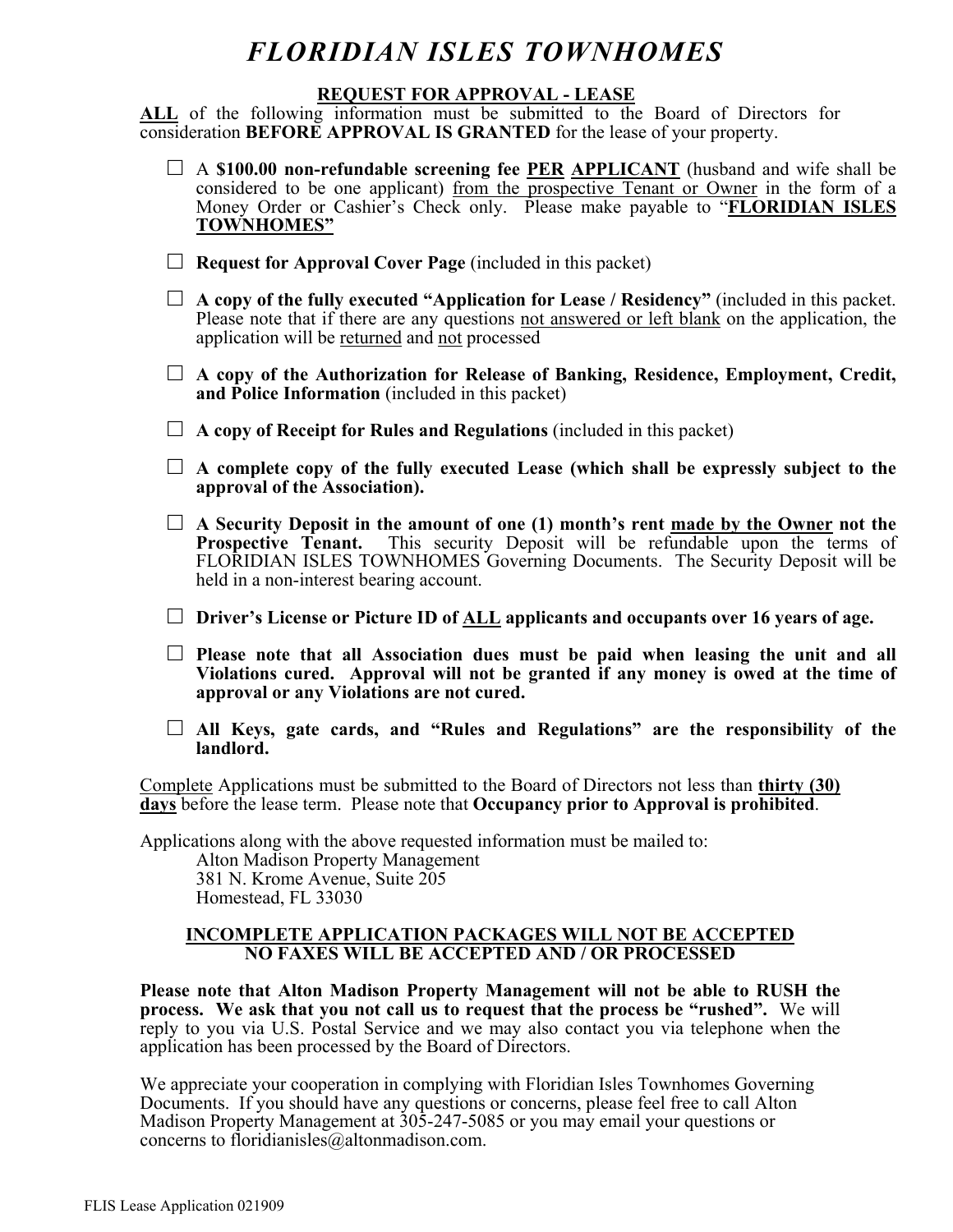### **REQUEST FOR APPROVAL – COVER PAGE**

The following information should be filled out by the Property Owner. Please complete all parts of this page. Please mark "N/A" for all parts that are Non Applicable.

### **Property Owner's Information**

| Name of Property Owner:                      |                                                             |
|----------------------------------------------|-------------------------------------------------------------|
| Property Address: (Homestead, FL 33033)      |                                                             |
|                                              |                                                             |
|                                              | <u> 1989 - Johann Stoff, amerikansk politiker (d. 1989)</u> |
|                                              |                                                             |
| <b>Realtor's Information (if applicable)</b> |                                                             |
| Name of Realtor:                             |                                                             |
|                                              |                                                             |
|                                              |                                                             |
| <b>Prospective Tenant's Information</b>      |                                                             |
|                                              |                                                             |
| Prospective Tenant's Phone No:               |                                                             |
|                                              | $\frac{10}{2}$                                              |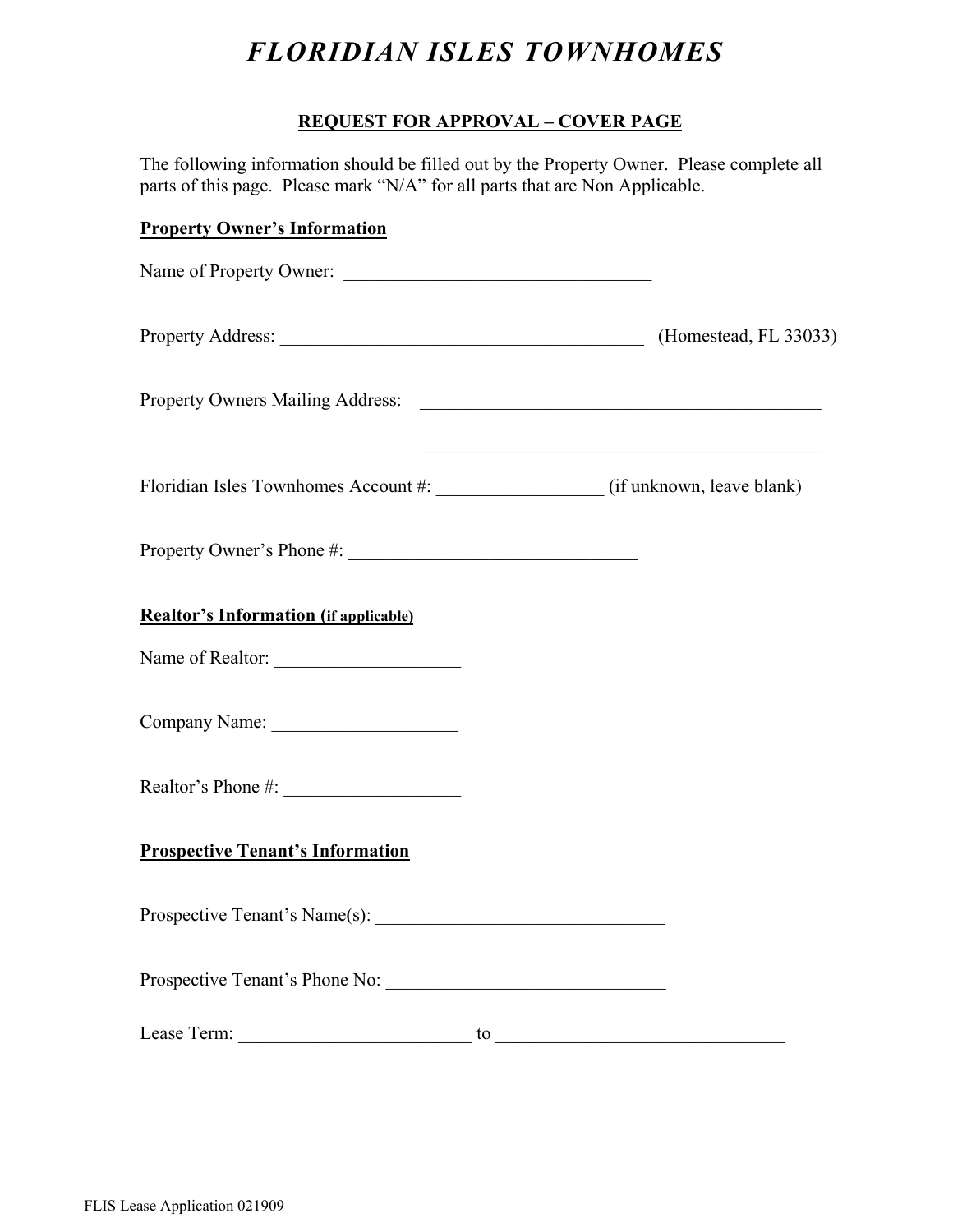### **APPLICATION FOR LEASE / RESIDENCY**

| Applicant: (Last)                                    |                    |                     | (First)                                                                                                                | (Middle)                                                                                                                          |         |
|------------------------------------------------------|--------------------|---------------------|------------------------------------------------------------------------------------------------------------------------|-----------------------------------------------------------------------------------------------------------------------------------|---------|
|                                                      |                    |                     |                                                                                                                        |                                                                                                                                   |         |
|                                                      |                    | Social Security No: |                                                                                                                        |                                                                                                                                   |         |
| Personal                                             |                    |                     |                                                                                                                        |                                                                                                                                   |         |
| Description:                                         |                    |                     |                                                                                                                        |                                                                                                                                   |         |
|                                                      | Ht                 | Wt.<br>Hair Color   |                                                                                                                        | Driver's License #                                                                                                                | State   |
| Present Address (NOT the address you are moving to): |                    |                     |                                                                                                                        | (Street)                                                                                                                          |         |
|                                                      |                    |                     |                                                                                                                        |                                                                                                                                   | (Apt)   |
| (City)                                               | $(\text{State})$   |                     | $\overline{(Zip Code)}$ (Home telephone)                                                                               | $\Box$<br>Own<br>$\Box$<br>Rent                                                                                                   | (Since) |
|                                                      |                    |                     |                                                                                                                        |                                                                                                                                   |         |
| Landlord/Mortgage Co.:                               |                    | (Name)              |                                                                                                                        | <u> Alexandria de la contenta de la contenta de la contenta de la contenta de la contenta de la contenta de la c</u><br>(Address) |         |
|                                                      |                    |                     |                                                                                                                        |                                                                                                                                   |         |
| (City)                                               |                    |                     | (State) (Zip Code) (Telephone)                                                                                         | (Since)                                                                                                                           |         |
|                                                      |                    |                     |                                                                                                                        |                                                                                                                                   |         |
| Previous Address (Street)                            |                    |                     |                                                                                                                        |                                                                                                                                   | (Apt)   |
|                                                      |                    |                     | (City) (State) (Zip Code) (Telephone)                                                                                  | $\Box$<br>$\prod_{\text{Rent}}$                                                                                                   | (Since) |
|                                                      |                    |                     |                                                                                                                        |                                                                                                                                   |         |
| Landlord/Mortgage Co.:                               |                    | (Name)              |                                                                                                                        | (Address)                                                                                                                         |         |
|                                                      |                    |                     |                                                                                                                        |                                                                                                                                   |         |
| (City)                                               |                    |                     | $\overline{\text{(State)}}$ $\overline{\text{(Zip Code)}}$ $\overline{\text{(Telephone)}}$ $\overline{\text{(Since)}}$ |                                                                                                                                   |         |
| <b>Total Number of people</b>                        |                    |                     |                                                                                                                        |                                                                                                                                   |         |
| to occupy premises:                                  |                    |                     |                                                                                                                        |                                                                                                                                   |         |
|                                                      |                    |                     |                                                                                                                        |                                                                                                                                   |         |
| Have you ever been evicted                           |                    |                     |                                                                                                                        |                                                                                                                                   |         |
| from any leased premises? Yes / No                   |                    |                     |                                                                                                                        | Rent Amount:                                                                                                                      |         |
| In case of Emergency, notify:                        |                    |                     |                                                                                                                        | Telephone:                                                                                                                        |         |
|                                                      |                    |                     |                                                                                                                        |                                                                                                                                   |         |
| Vehicle 1:                                           |                    |                     |                                                                                                                        | Tag Number:                                                                                                                       |         |
| Year                                                 | Make               | Model               | Color                                                                                                                  |                                                                                                                                   |         |
| Vehicle 2:                                           |                    |                     |                                                                                                                        | Tag Number:                                                                                                                       |         |
|                                                      | Make               | Model               | Color                                                                                                                  |                                                                                                                                   |         |
| Present Employer:                                    |                    |                     |                                                                                                                        |                                                                                                                                   |         |
|                                                      | $\frac{1}{(Name)}$ |                     |                                                                                                                        | (Business Address)                                                                                                                |         |
| (City)<br>(State)                                    | (Zip Code)         | (Telephone)         | (Supervisor)                                                                                                           | (Monthly Income)                                                                                                                  | (Since) |
|                                                      |                    |                     |                                                                                                                        |                                                                                                                                   |         |
| Previous Employer:                                   | (Name)             |                     |                                                                                                                        | (Business Address)                                                                                                                |         |
|                                                      |                    |                     |                                                                                                                        |                                                                                                                                   |         |
| (City)<br>(State)                                    | (Zip Code)         | (Telephone)         | (Supervisor)                                                                                                           | (Monthly Income)                                                                                                                  | (Since) |
|                                                      |                    |                     |                                                                                                                        |                                                                                                                                   |         |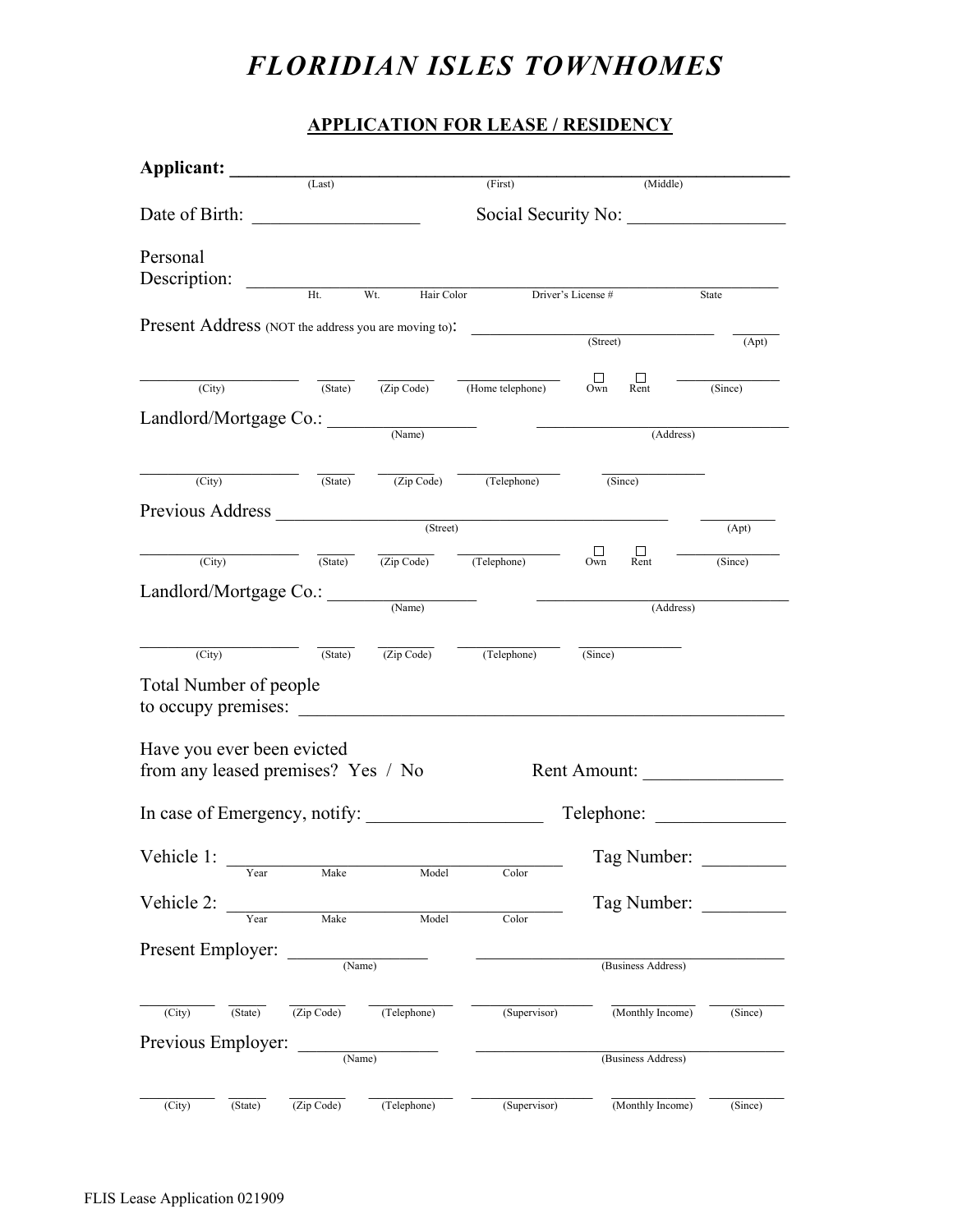| Co-Applicant:                                                                       |                                                                  |             |                                                                                                                                                                                                                                                                             |                                      |                      |
|-------------------------------------------------------------------------------------|------------------------------------------------------------------|-------------|-----------------------------------------------------------------------------------------------------------------------------------------------------------------------------------------------------------------------------------------------------------------------------|--------------------------------------|----------------------|
|                                                                                     | (Last)                                                           |             | (First)                                                                                                                                                                                                                                                                     |                                      | (Middle)             |
| Date of Birth:                                                                      | <u> 1990 - Johann Barbara, martin a</u>                          |             | Social Security No.:                                                                                                                                                                                                                                                        |                                      |                      |
| Co-Applicant's<br>Description:                                                      | $Ht$ .                                                           | Wt.         |                                                                                                                                                                                                                                                                             |                                      |                      |
|                                                                                     |                                                                  | Hair Color  | Driver's License#                                                                                                                                                                                                                                                           | State                                |                      |
| Is Co-Applicant spouse? $\Box$ Yes $\Box$ No                                        |                                                                  |             |                                                                                                                                                                                                                                                                             |                                      |                      |
|                                                                                     |                                                                  |             | $Co-Applicant's Present Employee:$ $\frac{(\text{Name})}{(\text{Name})}$                                                                                                                                                                                                    |                                      |                      |
|                                                                                     |                                                                  |             |                                                                                                                                                                                                                                                                             | (Business Address)                   |                      |
| (State)<br>(City)                                                                   | (Zip Code)                                                       | (Telephone) | (Supervisor)                                                                                                                                                                                                                                                                | (Monthly Income)                     | (Since)              |
| Co-Applicant's Previous Employer: <u>COMANDON CO-Applicant's Previous Employer:</u> |                                                                  |             |                                                                                                                                                                                                                                                                             |                                      |                      |
|                                                                                     |                                                                  |             |                                                                                                                                                                                                                                                                             | (Business Address)                   |                      |
| $\overline{(City)}$<br>$\overline{\text{(State)}}$                                  | $\overline{(Zip Code)}$                                          | (Telephone) | (Supervisor)                                                                                                                                                                                                                                                                | (Monthly Income)                     | (Since)              |
| Children:                                                                           |                                                                  |             | Pets:                                                                                                                                                                                                                                                                       |                                      |                      |
| Bank<br>Reference:                                                                  | (How many and their ages)                                        |             |                                                                                                                                                                                                                                                                             | (Description and approximate weight) |                      |
|                                                                                     | (Name)                                                           |             | $(Acct. \#)$                                                                                                                                                                                                                                                                | (Phone #)                            |                      |
|                                                                                     | (Location)                                                       |             | (City)                                                                                                                                                                                                                                                                      | (State)                              |                      |
| Credit Card<br>Reference:                                                           |                                                                  |             |                                                                                                                                                                                                                                                                             |                                      |                      |
|                                                                                     | (Name)                                                           |             | (Acct. # - Last 4 Numbers)                                                                                                                                                                                                                                                  | (Phone $#$ )                         |                      |
|                                                                                     |                                                                  | (Location)  | $\overline{(City)}$                                                                                                                                                                                                                                                         | (State)                              |                      |
|                                                                                     |                                                                  |             | Have you ever been arrested for a misdemeanor or felony?                                                                                                                                                                                                                    | <b>Applicant</b>                     | Co-Applicant         |
| Explain:                                                                            | <u> 1980 - Jan James James Barnett, fransk politik (d. 1980)</u> |             |                                                                                                                                                                                                                                                                             | $\Box$ Yes $\Box$ No                 | $\Box$ Yes $\Box$ No |
|                                                                                     |                                                                  |             | Have you ever been convicted for a misdemeanor or felony?                                                                                                                                                                                                                   | Applicant                            | Co-Applicant         |
| Explain:                                                                            |                                                                  |             |                                                                                                                                                                                                                                                                             | $\Box$ Yes $\Box$ No                 | $\Box$ Yes $\Box$ No |
|                                                                                     |                                                                  |             | CORRECTION INFORMATION – Applicant represents that all of the above statements are true and complete, and hereby, authorizes<br>verification of the above information, references and credit records in addition to the foregoing, applicant(s) has paid to Floridian Isles |                                      |                      |

verification of the above information, references and credit records in addition to the foregoing, applicant(s) has paid to Floridian Isles Townhomes the sum of \$100.00 as a non refundable fee for Association's costs and right of occupancy and or forfeiture of deposits and may constitute a criminal offense under the laws of this State. Furthermore, I understand that an investigative consumer report including information about my character, general reputation, personal characteristics, mode of living, and all public record information including criminal records may be made. I understand that a written request for the nature and scope of the investigation if made within a reasonable period of time may be made. I understand that misrepresentation of the above information will void my lease/rental agreement and be grounds for immediate eviction with loss of all deposits. I authorize verification of this information by the Landlord or his agent

EQUAL CREDIT OPPORTUNITY ACT - The Federal ECOA prohibits from discriminating against credit applicants on the basis of sex or marital status. The Federal Agency which administers compliance with this law concerning this apartment community is Federal Trade Commission. 1718 Peachtree St. N.W. Room 10000, Atlanta, Georgia 30308

| I HAVE READ AND AGREED TO THE PROVISIONS AS STATED. |      |                          |      |
|-----------------------------------------------------|------|--------------------------|------|
| Applicant's Signature                               | Date | Co-Applicant's Signature | Date |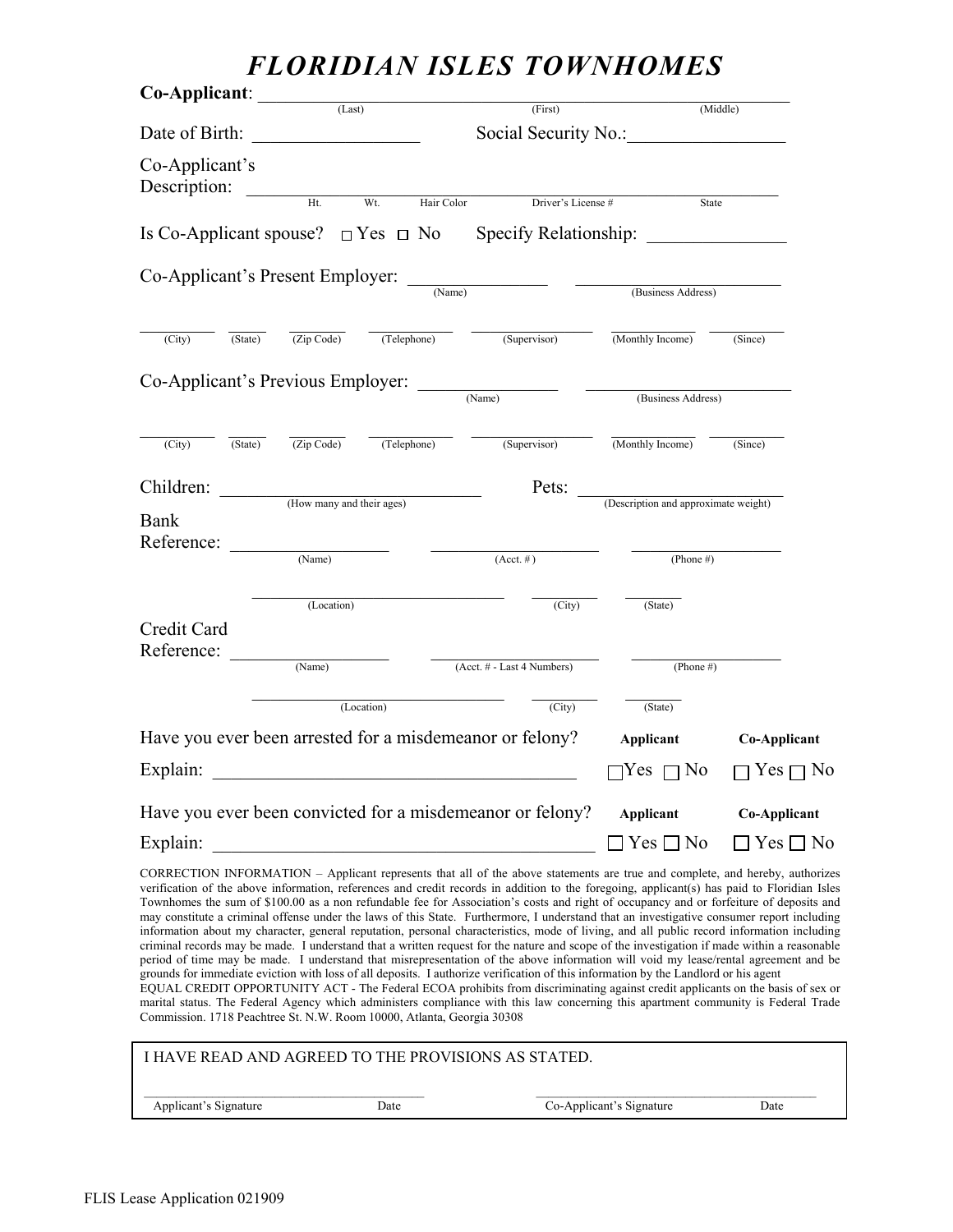#### **AUTHORIZATION FOR RELEASE OF BANKING, RESIDENCE, EMPLOYMENT, CREDIT AND POLICE INFORMATION**

 $I(we)$ 

Hereby authorize the release of information to the Credit Agency and their Attorneys or Representatives, and Application Processing Service, Inc, as Agents, concerning my banking, credit, residence, employment or police records in reference to this application for housing at Floridian Isles Townhomes Association.

I/we understand that the Board of Directors may cause to be instituted such an investigation of my background as the Board may deem necessary. Accordingly, I specifically authorize the Board of Directors of the Floridian Isles Townhomes, or Application Screening Processing, Inc, as agents to make such investigation and agree that the information contained in the attached application may be used in such investigation.

Furthermore, I / we release the Board of Directors and Officers of Floridian Isles Townhomes, Alton Madison Property Management, Application Processing Service, Inc, as Agent (to include: Employees, Officers, Directors, Brokers, Agents, and representatives of the foregoing) and all persons and firms providing or receiving information in this report, from any and all claims or liability which might arise from the release transmission, assembly, interpretation of information, denial or application or other adverse action.

 $\mathcal{L}_\text{max}$  and the contract of the contract of the contract of the contract of the contract of the contract of the contract of the contract of the contract of the contract of the contract of the contract of the contrac

 $\mathcal{L}_\text{max}$  and the contract of the contract of the contract of the contract of the contract of the contract of the contract of the contract of the contract of the contract of the contract of the contract of the contrac

Signature of Applicant Date

Signature of Co-Applicant Date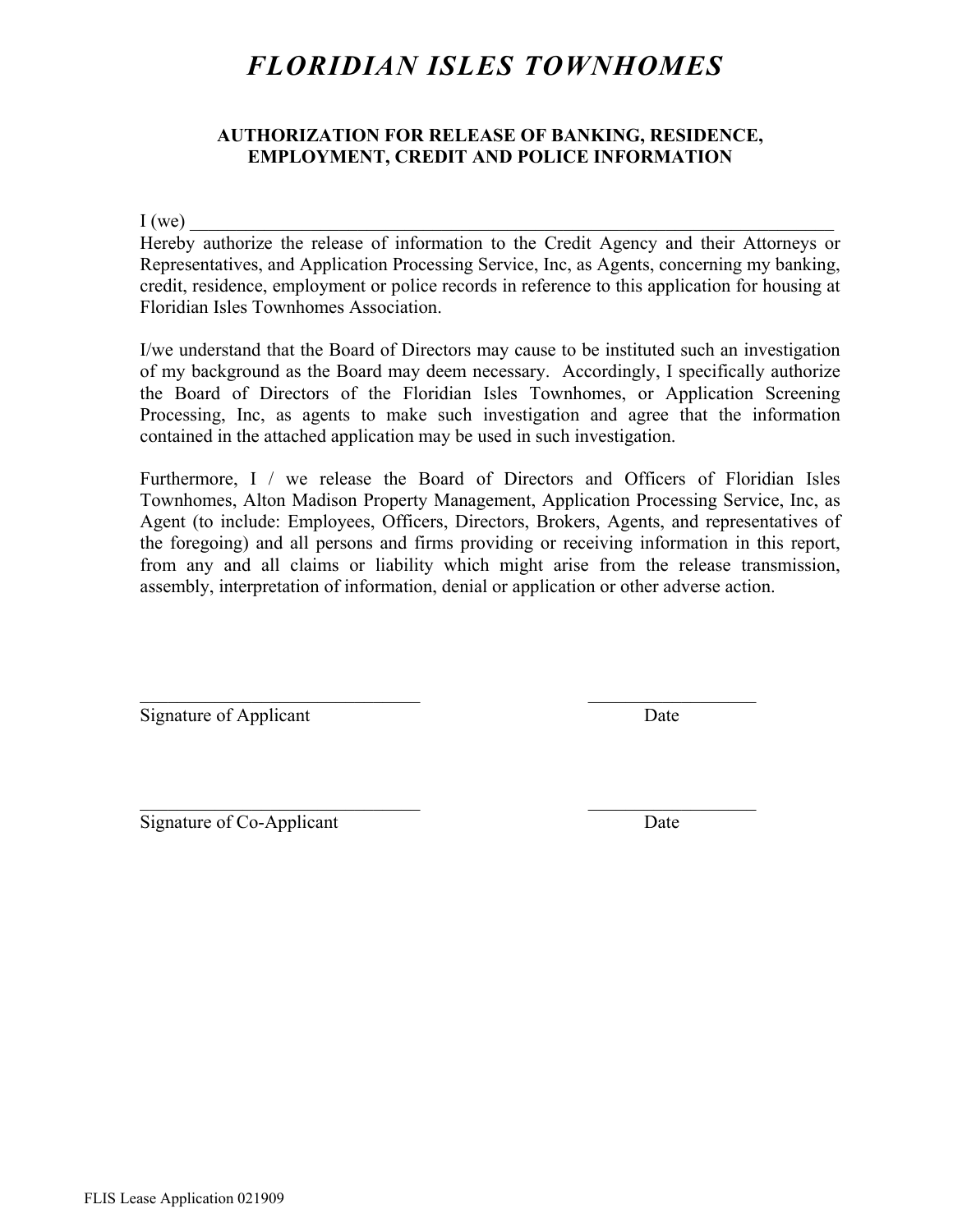### **Receipt for Governing Documents, Rules and Regulations**

All new residents (Purchasers & Lessees) must receive a copy of the Rules and Regulations of the Association and sign the following receipt, acknowledging that they will abide by them. This receipt must be returned to

> Floridian Isles Townhomes, Inc C/o Alton Madison Property Management 381 N. Krome Avenue, Suite 205 Homestead, FL 33030

I / we \_\_\_\_\_\_\_\_\_\_\_\_\_\_\_\_\_\_\_\_\_\_\_\_\_\_, am (are) in receipt of the Rules and Regulations of Floridian Isles Townhomes, Inc and agree to abide by them or any future changes or additions to them.

I (we) will also familiarize myself (ourselves) with the Floridian Isles Townhomes documents, and agree to be bound by them as well, including any future amendments.

I (we) agree that the Rules and regulations will be shared with all members of our household.

I (we) understand that parents will be responsible for minor children, and that host families will be responsible for all guests

Property address:

| Date: |  |
|-------|--|
|-------|--|

| Name(s) Printed: |  |
|------------------|--|
|                  |  |

| $Signature(s)$ : |  |
|------------------|--|
|                  |  |

FLIS Lease Application 021909